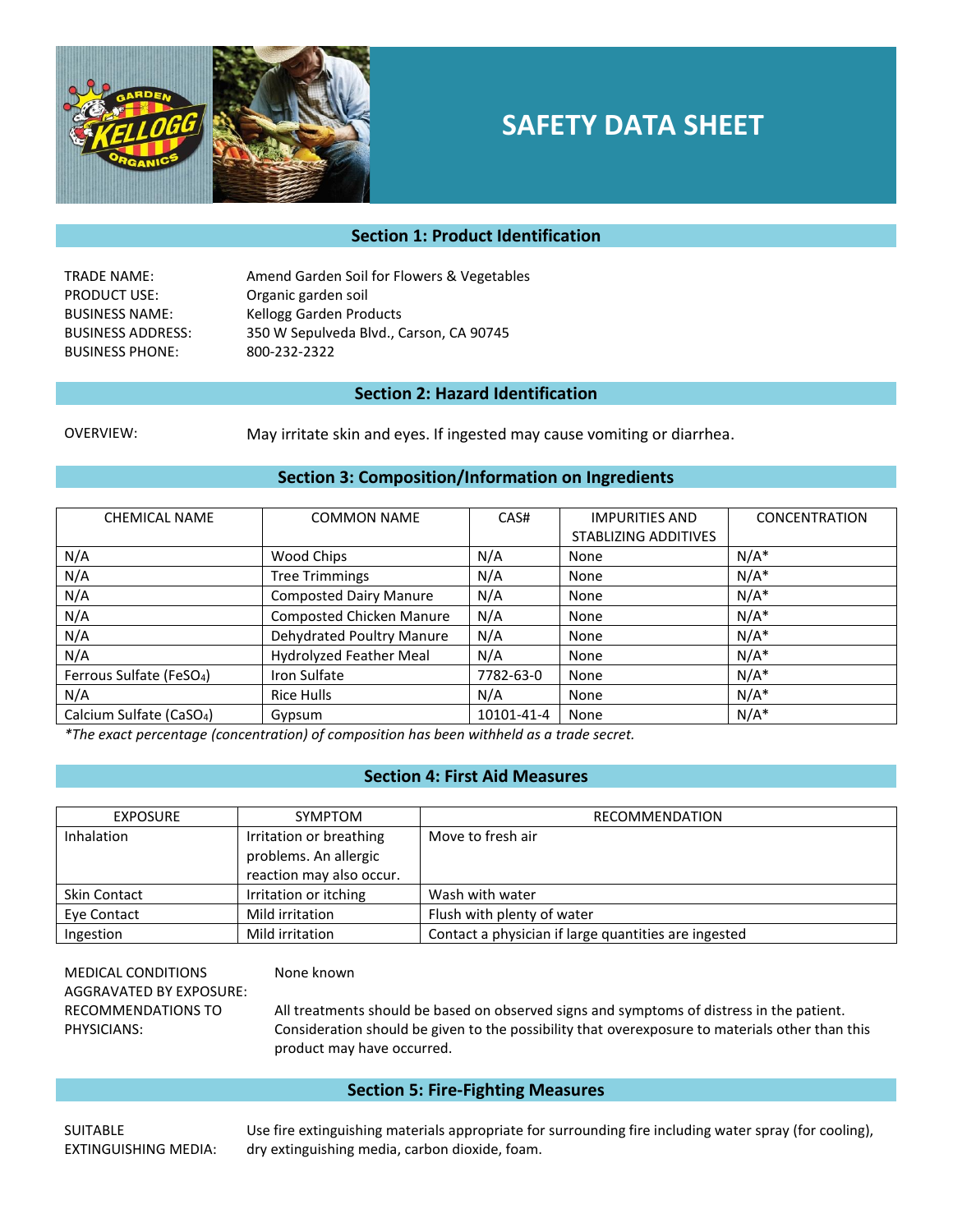| <b>UNSUITABLE</b><br><b>EXTINGUISHING MEDIA:</b><br>UNUSUAL FIRE AND<br><b>EXPLOSION HAZARDS:</b><br><b>HAZARDOUS</b><br><b>COMBUSTION</b><br>PRODUCTS:<br>SPECIAL FIRE FIGHTING<br>PROCEDURES: | No known unsuitable extinguishing media<br>This product has no unusual fire or explosion hazards.<br>This product has no hazardous combustion products.<br>Incipient fire responders should wear eye protection. Structural firefighters must wear Self-<br>Contained Breathing Apparatus and full protective equipment. Isolate materials not yet involved in |  |
|-------------------------------------------------------------------------------------------------------------------------------------------------------------------------------------------------|----------------------------------------------------------------------------------------------------------------------------------------------------------------------------------------------------------------------------------------------------------------------------------------------------------------------------------------------------------------|--|
|                                                                                                                                                                                                 | the fire and protect personnel. Move containers from fire area if this can be done without risk;<br>otherwise, cool with carefully applied water spray. If possible, prevent runoff water from entering<br>storm drains, bodies of water, or other environmentally sensitive areas. During fire, gases hazardous<br>to health may form.                        |  |
|                                                                                                                                                                                                 | <b>Section 6: Accidental Release Measures</b>                                                                                                                                                                                                                                                                                                                  |  |
| PERSONAL PRECAUTIONS:                                                                                                                                                                           | Wear mask to avoid excessive dust inhalation. Avoid contact with skin and eyes. Wear goggles and<br>safety gloves, if necessary, when handling. Spilled product should be cleaned up and used as<br>directed.                                                                                                                                                  |  |
| <b>EMERGENCY</b>                                                                                                                                                                                | Keep eye washing station and fire extinguishing materials near work area. If inhaled, remove to fresh                                                                                                                                                                                                                                                          |  |
| <b>PRECAUTIONS</b>                                                                                                                                                                              | air.                                                                                                                                                                                                                                                                                                                                                           |  |
| ENVIRONMENTAL<br>PRECAUTIONS                                                                                                                                                                    | Keep out of drains, sewers, ditches, and waterways.                                                                                                                                                                                                                                                                                                            |  |
| CONTAINMENT/CLEAN-<br><b>UP MEASURES:</b>                                                                                                                                                       | Pickup material for reuse, recycling or disposal.                                                                                                                                                                                                                                                                                                              |  |
|                                                                                                                                                                                                 | <b>Section 7: Handling and Storage</b>                                                                                                                                                                                                                                                                                                                         |  |
| <b>HANDLING:</b>                                                                                                                                                                                | Handle in accordance with good industrial hygiene and safety practices. Avoid breathing dust. Avoid<br>contact with skin and eyes. Wash hands after handling. Wear personal protective equipment if<br>necessary.                                                                                                                                              |  |
| STORAGE:                                                                                                                                                                                        | Store at a reasonable temperature, preferably below 80° F. Maintain moisture levels at 30%-40%<br>with water spray to prevent dust and possible fire hazard conditions.                                                                                                                                                                                        |  |
| <b>INCOMPATIBLE</b><br><b>MATERIALS OR IGNITION</b><br>SOURCES:                                                                                                                                 | Excessive dryness leading to fire hazard is the main condition to avoid.                                                                                                                                                                                                                                                                                       |  |
| <b>Section 8: Exposure Controls/Personal Protection</b>                                                                                                                                         |                                                                                                                                                                                                                                                                                                                                                                |  |
|                                                                                                                                                                                                 |                                                                                                                                                                                                                                                                                                                                                                |  |
| ENGINEERING<br>MEASURES/CONTROLS<br>PERSONAL PROTECTIVE<br><b>EQUIPMENT:</b>                                                                                                                    | Use local exhaust to control airborne dust. Handle in accordance with good industrial hygiene and<br>safety practices.                                                                                                                                                                                                                                         |  |

| RESPIRATORY: | Disposable-type dust masks are recommended if dusty conditions exist. Respiratory protection is |
|--------------|-------------------------------------------------------------------------------------------------|
|              | generally not needed for normal handling.                                                       |
| EYE/FACE:    | Protective eye wear is usually not required for normal use.                                     |
| HANDS:       | Avoid hand-to-mouth contact. Face and hands should be washed after handling this product.       |

SKIN: Gardening gloves are suggested

# **Section 9: Physical and Chemical Properties**

| MATERIAL DESCRIPTION |             |                         |                                       |
|----------------------|-------------|-------------------------|---------------------------------------|
| PHYSICAL FORM:       | Solid       | APPEARANCE/DESCRIPTION: | Finely divided, moist earthy<br>solid |
| COLOR:               | Black/brown | ODOR:                   | Mild organic/earthy                   |